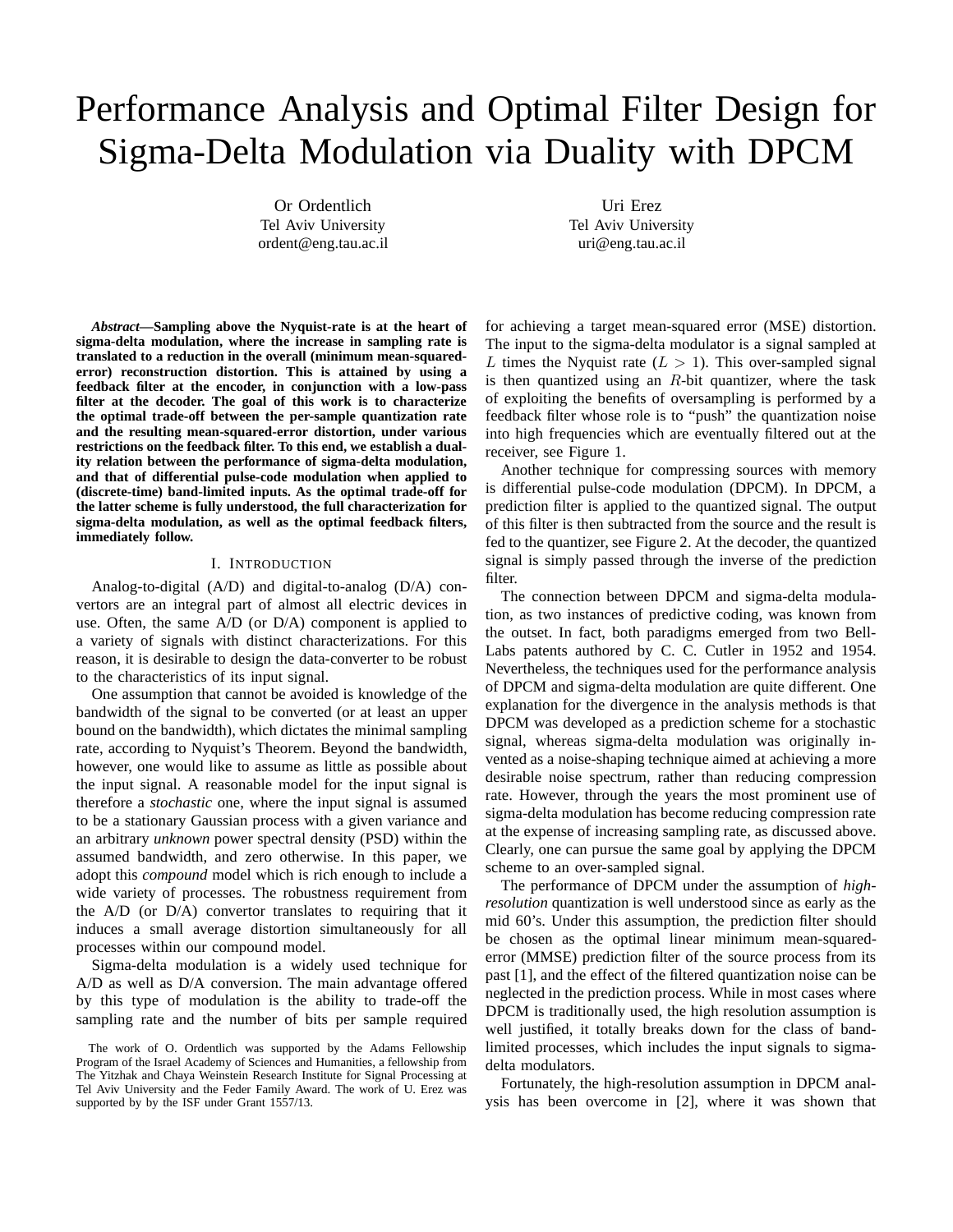for any distortion level and any stationary Gaussian source, the DPCM architecture induces a rate-distortion optimal test channel, provided that the prediction filter is chosen as the optimal filter for predicting the source from its *qunatized past*, and in addition water-filling pre- and post-filters are applied. The analysis of [2], which takes into account the effect of the quantization noise, can therefore be used to obtain the optimal feedback filter and its corresponding performance for a DPCM system applied to an over-sampled stationary Gaussian source.

Our main result, derived in Section II, is that for oversampled band-limited stationary Gaussian processes, the test channel induced by the sigma-delta modulator (Figure 1) achieves precisely the same rate-distortion function as that of the DPCM test channel (Figure 2) with a Gaussian stationary input with the same variance, whose spectrum is flat within the same frequency band. More specifically, for such processes, for any choice of  $\sigma_{\text{DPCM}}^2$  and prediction filter  $C(Z)$  in the test channel of Figure 2, the same choice of  $C(Z)$  together with the choice

$$
\sigma_{\Sigma\Delta}^2 = \frac{\sigma_{\text{DPCM}}^2}{L \cdot \frac{1}{2\pi} \int_{-\pi/L}^{\pi/L} |1 - C(\omega)|^2 d\omega}
$$
(1)

in Figure 1, yields the same compression rate and the same distortion.

While this result is simple to derive, it has a very pleasing consequence: the problem of optimizing the filter  $C(Z)$  in sigma-delta modulation, under any set of constraints, can be cast as an equivalent problem of optimizing the DPCM prediction filter under the same set of constraints. Using results from linear time-invariant prediction theory, we can then easily find the optimal filter for sigma-delta modulation under constraints for which an explicit solution was lacking in the literature, or was cumbersome to derive.

Finally, in Section III we show that the rate-distortion tradeoff derived for sigma-delta modulation in Section II, which is based on analyzing the test-channel from Figure 1, remains valid for a sigma-delta modulator with a scalar uniform quantizer of finite support. Applying such a scalar quantizer incurs a constant additive rate penalty, whose purpose is to ensure that an overload event, which jeopardizes the stability of the system, occurs with low probability. Our treatment tackles the issue of stability, which is treated rather heuristically in much of the sigma-delta literature, in a systematic and rigourous manner, and the trade-off between the rate penalty and the overload probability is analytically determined.

### II. MAIN RESULT

For a discrete signal  $\{c_n\}$ , the Z-transform  $C(Z)$  and the discrete-time Fourier transform  $C(\omega)$  are defined in the usual manner. For a discrete stationary process  $\{X_n\}$  with zeromean and autocorrelation function  $R_X[k] \triangleq \mathbb{E}(X_{n+k}X_n)$ we define the power-spectral density (PSD) as the Fourier transform of the autocorrelation function

$$
S_X(\omega) \triangleq \sum_{k=-\infty}^{\infty} R_X[k] e^{-j\omega k}.
$$

The PSD of a continuous stationary process is defined in an analogous manner.

Assume  $X^{\Sigma\Delta}(t)$  is a continuous stationary band-limited Gaussian process with zero mean and variance  $\sigma_X^2$ , whose PSD is zero for all frequencies  $|f| > f_{\text{max}}$ , but is otherwise unknown. The Nyquist sampling rate for this process is  $2f_{\text{max}}$ samples per second. Since our focus here is on quantization of over-sampled signals, we assume that  $X^{\Sigma\Delta}(t)$  is sampled uniformly with rate of  $2Lf_{\text{max}}$  samples per second for some  $L > 1$ . The obtained sampled process  $\{X_n^{\Sigma\Delta}\}\$ is therefore a discrete stationary Gaussian process with zero mean and variance  $\sigma_X^2$  whose PSD is zero for all  $\omega \notin [-\pi/L, \pi/L]$ , but is otherwise unknown. Our goal is to characterize the rate-distortion trade-off obtained by a sigma-delta modulator, modeled as the test channel from Figure 1, whose input is  $\{X_n^{\Sigma\Delta}\}\.$  To that end, we establish an equivalence between the performance obtained by this test channel for any stationary band-limited Gaussian process with variance  $\sigma_X^2$  and the performance obtained by the test channel from Figure 2, which models a DPCM compression system, for a stationary *flat* band-limited Gaussian process with variance  $\sigma_X^2$ . The performance of the latter is now well understood [2], and, as we shall show, can be translated to a simple characterization of the sigma-delta modulation performance.

The test channels in Figure 1 and Figure 2 model a sigmadelta modulator and a DPCM system, respectively, where in both systems the filter  $C(Z)$  is assumed strictly causal and the quantizer was replaced by an AWGN channel. We analyze the distortions attained by the test channels and the scalar mutual information  $I(U_n; U_n + N_n)$  between the input and output of the additive white Gaussian noise (AWGN) channels embedded within the two test channels. The test channels in Figure 1 and Figure 2 do not immediately induce an output distribution from which a random quantization codebook with rate  $I(U_n; U_n + N_n)$  and MSE distortion D can be drawn. The reason for this is the sequential nature of the compression, which seems to conflict with the need of using highdimensional quantizers, as required for attaining a quantization error distributed as  $N_n$  with compression rate  $I(U_n; U_n+N_n)$ . Fortunately, this difficulty, which is also present in decision– feedback equalization for intersymbol interference channels, can be overcome with the help of an interleaver [2]–[4] (see discussion in [5, Section II.B]). Thus, the scalar mutual information  $I(U_n; U_n + N_n)$  can indeed be interpreted as the compression rate needed to achieve the distortion attained by the test channels in Figure 1 and Figure 2. Moreover, in Section III we show that  $I(U_n; U_n + N_n)$  is closely related to the required quantization rate in a sigma-delta modulator that applies a *uniform scalar quantizer* of finite support.

The proofs of the following two propositions are straightforward and can be found in [5].

*Proposition 1:* For a Gaussian stationary process  $\{X_n^{\Sigma\Delta}\}\$ with variance  $\sigma_X^2$  whose PSD is zero for all  $\omega \notin [-\pi/L, \pi/L]$ ,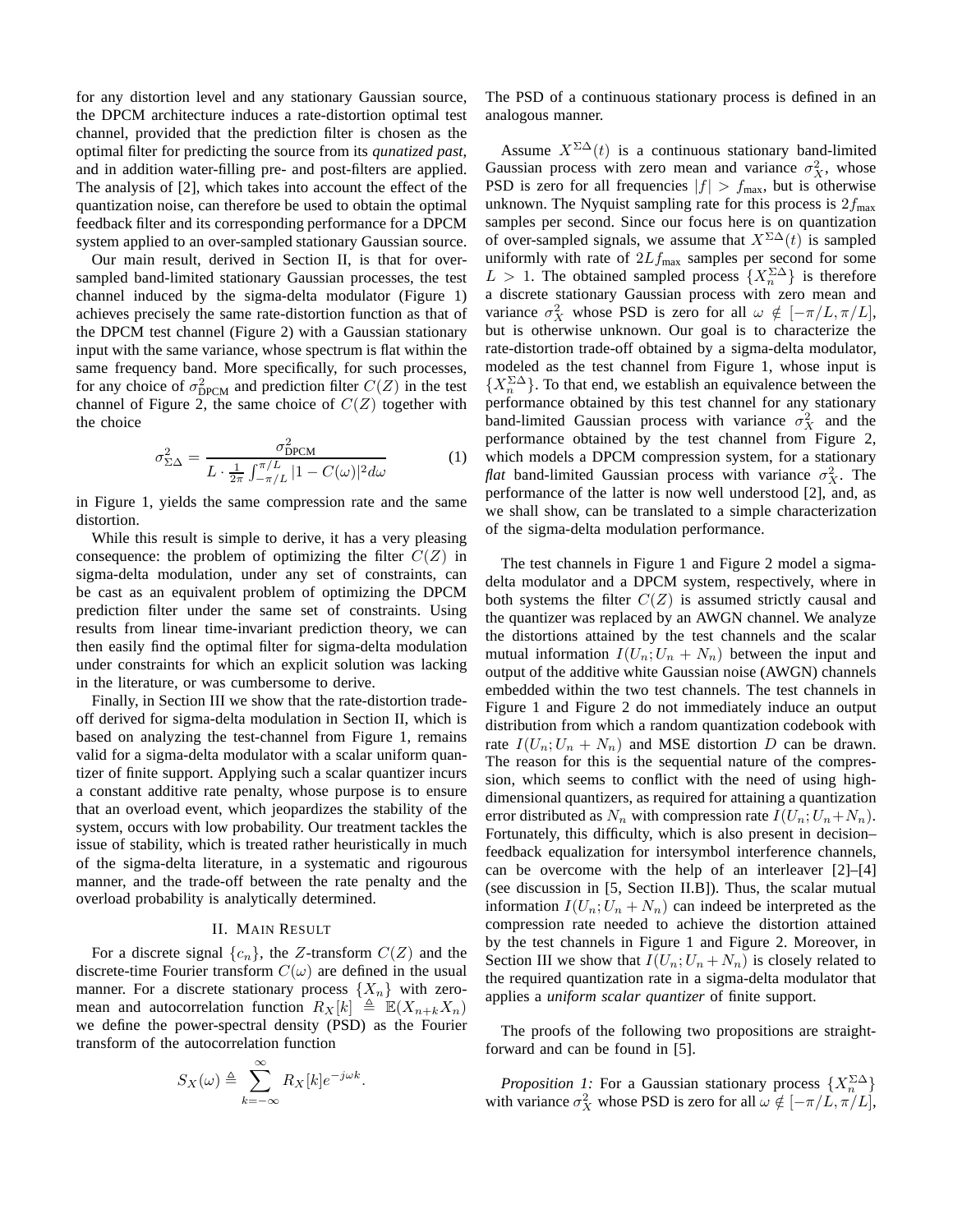

Fig. 1. The test channel corresponding to the sigma-delta modulation architecture, with the sigma-delta quantizer replaced by an AWGN channel.



Fig. 2. The test channel corresponding to the DPCM architecture, with the DPCM quantizer replaced by an AWGN channel.

the test channel from Figure 1 achieves MSE distortion

$$
D = \sigma_{\Sigma\Delta}^2 \cdot \frac{1}{2\pi} \int_{-\pi/L}^{\pi/L} |1 - C(\omega)|^2 d\omega,
$$

and its scalar mutual information satisfies<sup>1</sup>

$$
I(U_n^{\Sigma\Delta}; U_n^{\Sigma\Delta} + N_n^{\Sigma\Delta})
$$
  
=  $\frac{1}{2}$ log  $\left(1 + \frac{1}{2\pi} \int_{-\pi}^{\pi} |C(\omega)|^2 d\omega + \frac{\sigma_X^2}{\sigma_{\Sigma\Delta}^2}\right)$ .

*Proposition 2:* For a Gaussian stationary process  $\{X_n^{\text{DPCM}}\}$ with variance  $\sigma_X^2$  and PSD

$$
S_X^{\text{DPCM}}(\omega) = \begin{cases} L\sigma_X^2 & \text{for } |\omega| \le \pi/L \\ 0 & \text{for } \pi/L < |\omega| < \pi \end{cases} \tag{2}
$$

the test channel from Figure 2 achieves MSE distortion  $D = \frac{\sigma_{\text{DecM}}^2}{L}$  and its scalar mutual information satisfies

$$
\begin{split} I(U^{\text{DPCM}}_n; U^{\text{DPCM}}_n + N^{\text{DPCM}}_n) &= \frac{1}{2}\log\bigg(1+\frac{1}{2\pi}\int_{-\pi}^{\pi}|C(\omega)|^2d\omega \\ &\qquad + \frac{L\sigma_X^2}{\sigma_{\text{DPCM}}^2}\frac{1}{2\pi}\int_{-\pi/L}^{\pi/L}|1-C(\omega)|^2d\omega\bigg). \end{split}
$$

*Remark 1:* In Propositions 1 and 2 we derived the *scalar* mutual information between the input and output of the AWGN test channels embedded in Figures 1 and 2, respectively. As will become clear in Section III, the scalar mutual information is closely related to the required quantization rate when a scalar memoryless quantizer is used within the sigmadelta or DPCM modulator. In [2], [4], the directed information was shown to be related to the required quantization rate when the quantizer is followed by an entropy coder. Here, we do not consider applying entropy coding to the quantizer's output as we require that the designed modulator be robust to the statistics of the input process, whereas entropy coding heavily relies on the statistics of the process. Furthermore, entropy coding is undesirable in A/D converters.

Our main result now follows immediately from Propositions 1 and 2.

*Theorem 1:* Let  $\{X_n^{\Sigma\Delta}\}\)$  be a Gaussian stationary process with variance  $\sigma_X^2$  whose PSD is zero for all  $\omega \notin [-\pi/L, \pi/L]$ , let  $\{X_n^{\text{DPCM}}\}$  be a Gaussian stationary process with PSD as in (2), and let  $C(Z)$  be a strictly causal filter. The test channel from Figure 1 with

$$
\sigma_{\Sigma\Delta}^2 = \frac{D}{\frac{1}{2\pi} \int_{-\pi/L}^{\pi/L} |1 - C(\omega)|^2 d\omega},
$$

and the test channel from Figure 2 with  $\sigma_{\text{DPCM}}^2 = L \cdot D$  both achieve MSE distortion  $D$  and their scalar mutual information satisfy

$$
\begin{split} I(U_n^{\Sigma\Delta}; U_n^{\Sigma\Delta}+N_n^{\Sigma\Delta})&=I(U_n^{\text{DPCM}}; U_n^{\text{DPCM}}+N_n^{\text{DPCM}})\\ &=\frac{1}{2}\log\bigg(1+\frac{1}{2\pi}\int_{-\pi}^{\pi}|C(\omega)|^2d\omega\\ &+\frac{\sigma_X^2}{D}\frac{1}{2\pi}\int_{-\pi/L}^{\pi/L}|1-C(\omega)|^2d\omega\bigg). \end{split}
$$

This theorem indicates that for any stationary band-limited Gaussian process with variance  $\sigma_X^2$ , the sigma-delta test channel from Figure 1 achieves precisely the same ratedistortion trade-off as that of the DPCM test channel from Figure 2 with a stationary flat band-limited Gaussian input with the same variance, provided that the AWGN variances are scaled according to (1). Thus, Theorem 1 provides a unified framework for analyzing the performance of sigmadelta modulation and DPCM. A great advantage afforded by such a unified framework, is that any result known for DPCM can be translated to a corresponding result for sigma-delta modulation, and vice versa. Theorems 2 and 3 below constitute two important examples of such results.

*Theorem 2:* Let  $\{X_n^{\Sigma\Delta}\}\)$  be a Gaussian stationary process with variance  $\sigma_X^2$  whose PSD is zero for all  $\omega \notin [-\pi/L, \pi/L]$ and let  $C$  be a family of strictly causal filters. Define the "virtual" process  $\{S_n\}$  as a Gaussian stationary process with PSD as in (2), and the "virtual" process  $\{W_n\}$  as a Gaussian i.i.d. random process statistically independent of  $\{S_n\}$  with

<sup>&</sup>lt;sup>1</sup>All logarithms in this paper are taken with base 2.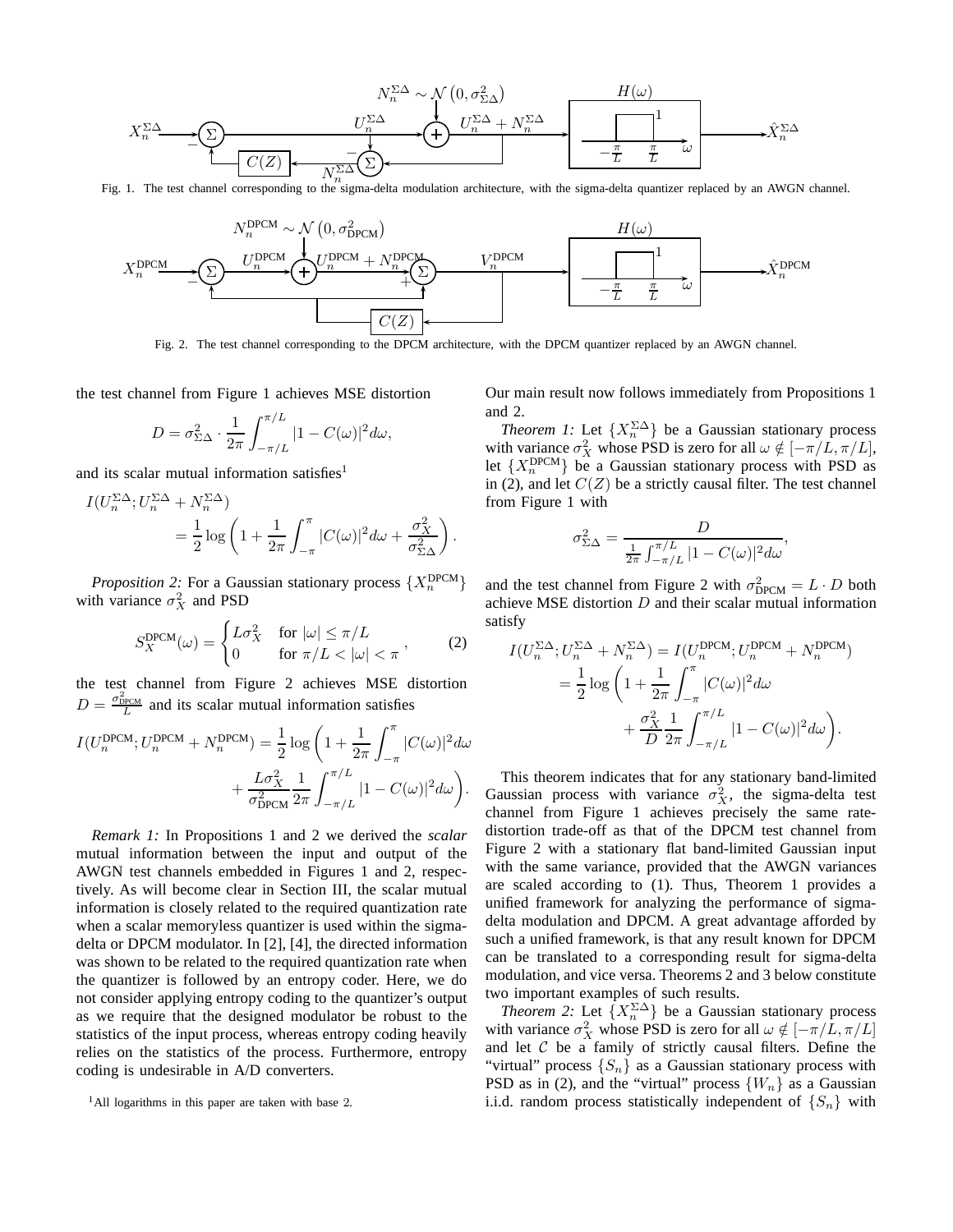variance  $L \cdot D$ ,  $D > 0$ . Let

$$
\sigma_D^{*2} = \min_{C(Z) \in C} \mathbb{E} (S_n - c_n * (S_n + W_n))^2
$$
  

$$
C_D^*(Z) = \operatorname*{argmin}_{C(Z) \in C} \mathbb{E} (S_n - c_n * (S_n + W_n))^2.
$$

If the filter  $C(Z)$  in the sigma-delta test channel from Figure 1 belongs to  $C$  and the MSE distortion attained by this test channel is D, then

$$
I(U_n^{\Sigma \Delta}; U_n^{\Sigma \Delta} + N_n^{\Sigma \Delta}) \ge \frac{1}{2} \log \left( 1 + \frac{\sigma_D^{*2}}{L \cdot D} \right), \qquad (3)
$$

with equality if  $C(Z) = C_D^*(Z)$ .

Theorem 2 states that for a target distortion  $D$ , the sigmadelta filter which minimizes the required compression rate is the optimal linear time-invariant MMSE estimator, within the class of constraints  $C$ , for  $S_n$  from the past of the noisy process  $\{S_n + W_n\}$ . For example, if C consists of all strictly causal finite-impulse response (FIR) filters of length  $p$ , the optimal filter  $C(Z)$  is the optimal predictor of  $S_n$  from the samples  $\{S_{n-1} + W_{n-1}, \ldots, S_{n-p} + W_{n-p}\}$ , which can be easily calculated in closed-form.

The optimal sigma-delta filter design problem was studied by several authors, under various assumptions [6]–[9]. However, to the best of our knowledge, the simple expression from Theorem 2 for the optimal filter as the optimal predictor of  $S_n$  from the past of  $\{S_n + W_n\}$  is novel.

**Proof of Theorem 2.** By Proposition 1, if the test channel from Figure 1 achieves MSE distortion  $D$ , we must have

$$
\sigma_{\Sigma\Delta}^2 = \frac{D}{\frac{1}{2\pi} \int_{-\pi/L}^{\pi/L} |1 - C(\omega)|^2 d\omega}.
$$

By Theorem 1, the corresponding mutual information  $I(U_{n}^{\Sigma\Delta}; U_{n}^{\Sigma\Delta} + N_{n}^{\Sigma\Delta})$  is equal to the mutual information  $I(U_n^{\text{DPCM}}; U_n^{\text{DPCM}} + N_n^{\text{DPCM}})$  in the DPCM test channel from Figure 2 with  $X_n^{\text{DPCM}} = S_n$  and  $N_n^{\text{DPCM}} = W_n$ . It is shown in [2], [5] that

$$
I(U_n^{\text{DPCM}}; U_n^{\text{DPCM}} + N_n^{\text{DPCM}}) = \frac{1}{2} \log \left( 1 + \frac{\mathbb{E}(U_n^{\text{DPCM}})^2}{\sigma_{\text{DPCM}}^2} \right)
$$

and that

$$
U_n^{\text{DPCM}} = X_n^{\text{DPCM}} - c_n * (X_n^{\text{DPCM}} + N_n^{\text{DPCM}}).
$$

Therefore, we have

$$
I(U_n^{\Sigma \Delta}; U_n^{\Sigma \Delta} + N_n^{\Sigma \Delta})
$$
  
=  $\frac{1}{2} \log \left( 1 + \frac{\mathbb{E} (S_n - c_n * (S_n + W_n))^2}{L \cdot D} \right)$ . (4)

It follows that among all filters in  $C$ , the filter that minimizes (4) is  $C_D^*(Z)$ , and that it attains (3) with equality.

It is interesting to note [2] that since  $\{W_n\}$  is an i.i.d. process with variance  $L \cdot D$  and  $C(Z)$  is strictly causal, the mutual information (4) can also be written as

$$
I(U_n^{\Sigma \Delta}; U_n^{\Sigma \Delta} + N_n^{\Sigma \Delta})
$$
  
=  $\frac{1}{2} \log \left( \frac{\mathbb{E} (S_n + W_n - c_n * (S_n + W_n))^2}{L \cdot D} \right)$ . (5)

Thus, the optimal predictor of  $S_n$  from the past of  $\{S_n+W_n\}$ is identical to the optimal predictor of  $S_n + W_n$  from its past samples. When  $C(Z)$  is taken as the (unique) infinite order optimal one-step prediction filter of  $S_n + W_n$  from its past samples, the prediction error variance is the entropy power of the process  $\{S_n + W_n\}$  [10], which equals

$$
2^{\frac{1}{2\pi}\int_{-\pi}^{\pi}\log(L\cdot D+S_S(\omega))d\omega} = (L\cdot D)\left(1+\frac{\sigma_X^2}{D}\right)^{1/L}.\tag{6}
$$

Moreover, the infinite order prediction error

$$
E_n^{\text{pred}} \triangleq S_n + W_n - c_n * (S_n + W_n)
$$

is in this case a white process. This, together with (6) implies that for the optimal unconstrained sigma-delta filter  $C(Z)$  we must have

$$
S_{E^{\text{pred}}}(\omega) \triangleq |1 - C(\omega)|^2 (L \cdot D + S_S(\omega))
$$
  
=  $(L \cdot D) \left(1 + \frac{\sigma_X^2}{D}\right)^{1/L}, \forall \omega \in [-\pi, \pi)$  (7)

Combining (5), (6), and (7) yields the following theorem.

*Theorem 3:* Let  $\{X_n^{\Sigma\Delta}\}\)$  be a Gaussian stationary process with variance  $\sigma_X^2$  whose PSD is zero for all  $\omega \notin [-\pi/L, \pi/L]$ . If the test channel from Figure 1 attains MSE distortion D, then

$$
I(U_n^{\Sigma \Delta}; U_n^{\Sigma \Delta} + N_n^{\Sigma \Delta}) \ge \frac{1}{2L} \log \left( 1 + \frac{\sigma_X^2}{D} \right). \tag{8}
$$

with equality if and only if  $C(Z)$  is a strictly causal filter satisfying<sup>2</sup>

$$
|1 - C(\omega)|^2 = \begin{cases} \left(1 + \frac{\sigma_X^2}{D}\right)^{-(L-1)/L} & \omega \in [-\frac{\pi}{L}, \frac{\pi}{L}]\\ \left(1 + \frac{\sigma_X^2}{D}\right)^{1/L} & \omega \notin [-\frac{\pi}{L}, \frac{\pi}{L}], \end{cases}
$$
(9)

and

$$
\sigma_{\Sigma\Delta}^2 = \frac{D}{\frac{1}{2\pi} \int_{-\pi/L}^{\pi/L} |1 - C(\omega)|^2 d\omega} = \frac{L \cdot D}{\left(1 + \frac{\sigma_X^2}{D}\right)^{-(L-1)/L}}.
$$

*Remark 2:* The output of the test channel from Figure 1 (as well as that from Figure 2) is of the form  $\hat{X}_n^{\Sigma \Delta}$  =  $X_n^{\Sigma\Delta} + E_n^{\Sigma\Delta}$ , where  $E_n^{\Sigma\Delta}$  has zero mean and variance D, and is statistically independent of  $X_n^{\Sigma \Delta}$ . This estimate can be further improved by applying scalar MMSE estimation for  $X_n^{\Sigma\Delta}$  from  $\hat{X}_n^{\Sigma\Delta}$ . In this case the mutual information from (8) is further reduced to  $\frac{1}{2L} \log \left( \frac{\sigma_X^2}{D} \right)$  which is the optimal ratedistortion function for a stationary Gaussian source  $\{X_n^{\Sigma\Delta}\}\$ with PSD as in (2). It follows that the sigma-delta test channel from Figure 1 with  $C(Z)$  and  $\sigma_{\Sigma\Delta}^2$  as specified in Theorem 3 is minimax optimal for the class of all stationary Gaussian sources with variance  $\sigma_X^2$  and PSD that equals zero for all  $\omega \notin [-\pi/L, \pi/L]$ , i.e., no other system can achieve MSE distortion  $D$  with a smaller compression rate, universally for all sources in this class.

<sup>2</sup>The existence of a strictly causal filter  $C(Z)$  which satisfies (9) is guaranteed by Wiener's spectral-factorization theorem.